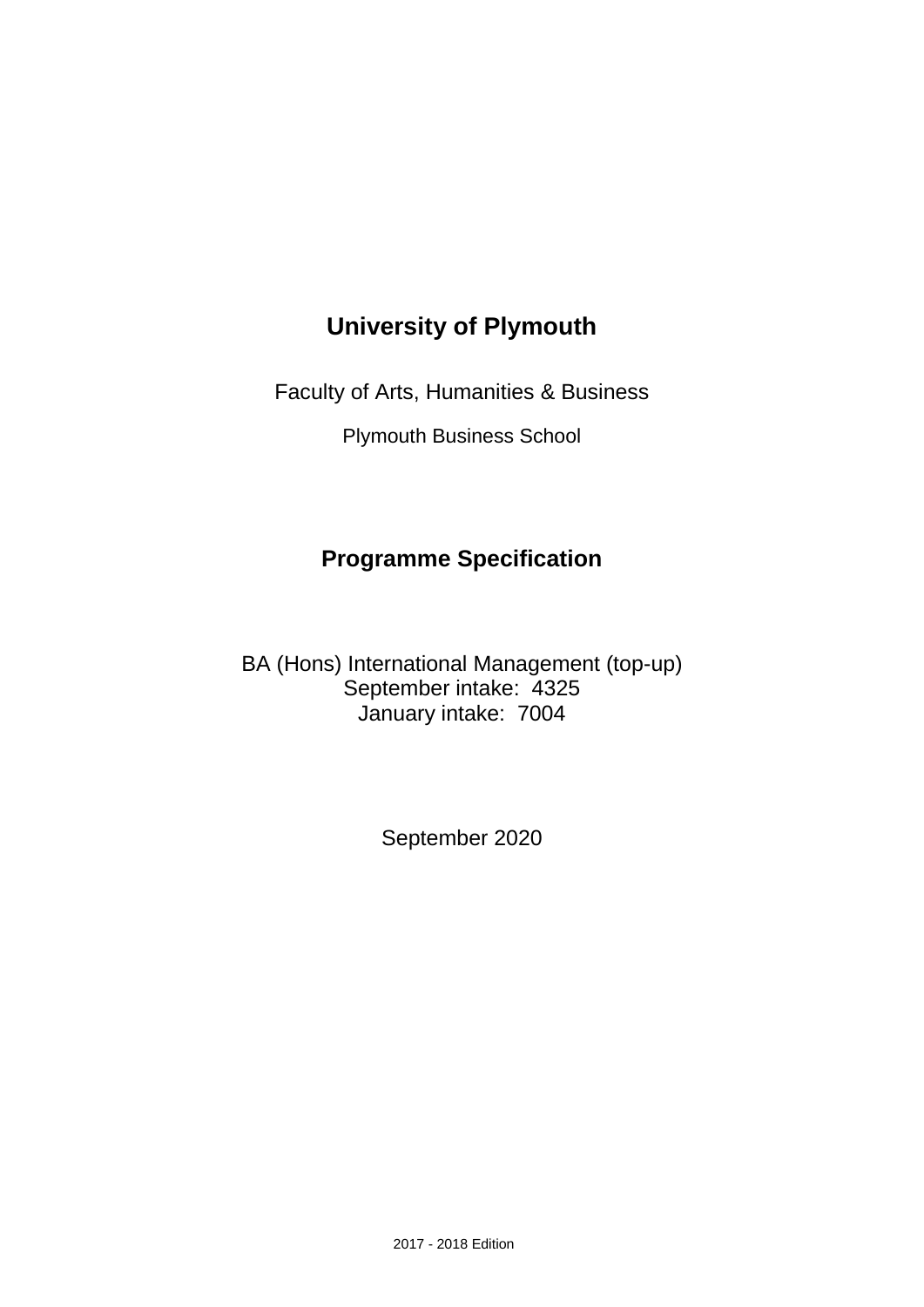**1. BA (Hons) International Management**

**Final award title** BA (Hons) International Management

**Level X Intermediate award title(s)** N/A **Level X Intermediate award title(s)** N/A

**UCAS code:** N202 **HECOS code:** 100089 / Management Studies

**2. Awarding Institution:** University of Plymouth **Teaching institution(s):** University of Plymouth

#### **3. Accrediting body**(ies)

Summary of specific conditions/regulations Date of re-accreditation

#### **4. Distinctive Features of the Programme and the Student Experience**

- **Top Up Honours degree.** The BA (Hons) International Management (Top Up) is a one year full time final year undergraduate course. All modules are at level 6.
- **Employability**. This degree is designed to produce graduates who have the theoretical underpinning, practical orientation and skillset required for employment in the international business environment.
- **Internationalisation and management.** The programme focus is on internationalisation and management and provides a thorough understanding of organisations and management in their international context and of the complex, diverse and holistic nature of business activity in all sectors.
- **English and International communications.** Non-native English speaking students have the opportunity to further develop their professional, academic and international business communication skills.
- **Mentoring and Support.** Throughout the programme we provide a supportive community and environment in which to learn. Students are supported in their study by subject tutors and they also receive individual support for their academic and personal development from their personal tutor.
- **Personal development**. The skillset embedded in the programme enhances participants' personal development through improved self-awareness, and continuous development of the requisite business and study skills.

#### **5. Relevant QAA Subject Benchmark Group(s)**

Business and Management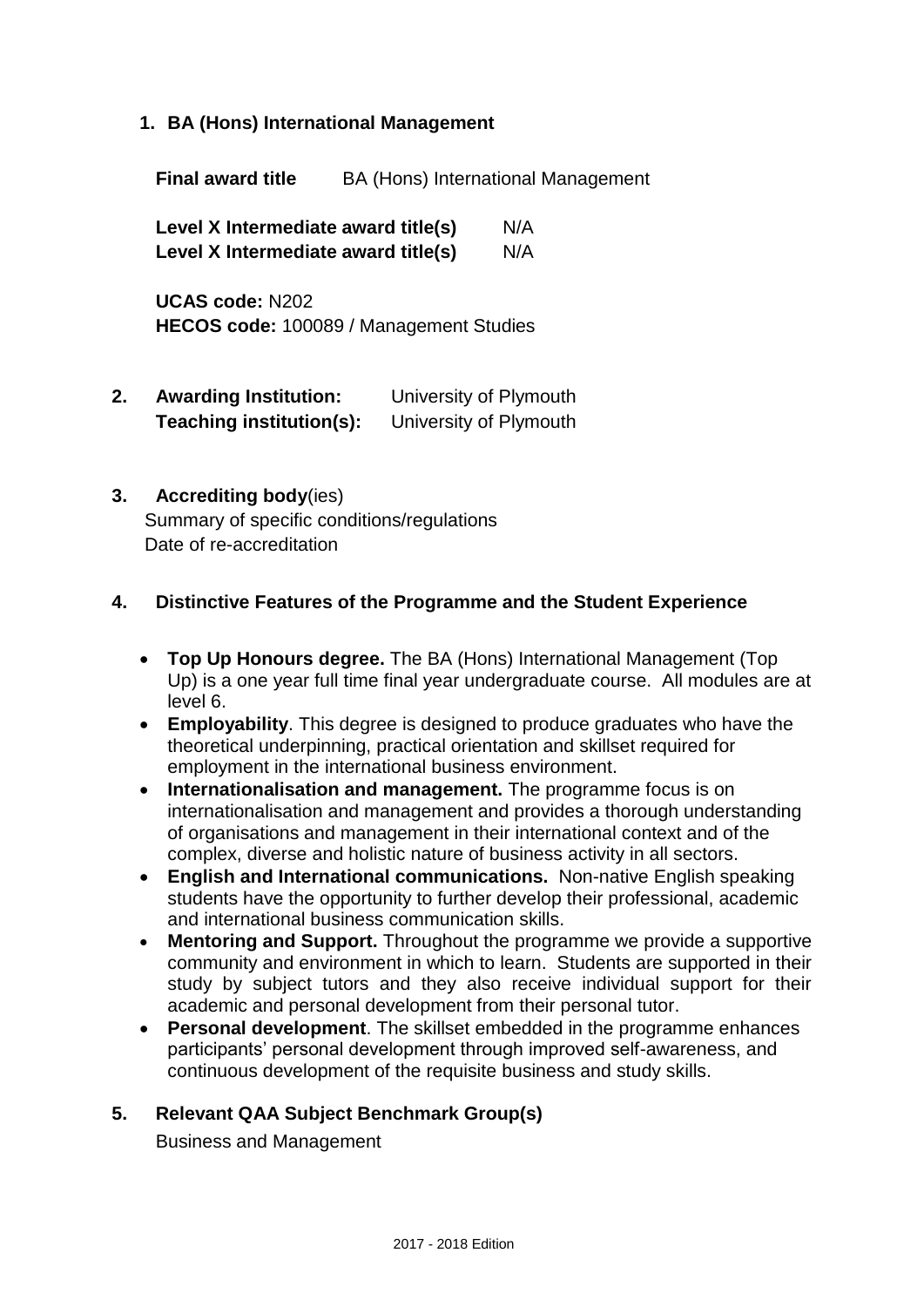## **6. Programme Structure**

#### **Students have the choice of two start points, either September or January.**

Non-native speakers have 3 core modules, and 4 electives (including one zero credit rated module). Native speaking students have 4 core modules and 2 electives.

## **September Start**

| Semester 1                                                                                        | Semester 2                                                    |
|---------------------------------------------------------------------------------------------------|---------------------------------------------------------------|
| Core                                                                                              | Core                                                          |
| <b>STO300 / Global Enterprise</b>                                                                 | <b>ECN3013 / International Trade and International</b>        |
|                                                                                                   | Finance                                                       |
| 20 credits                                                                                        | 20 credits                                                    |
| Elective<br>HRL314 / International HRM                                                            | Core for native speakers; Elective for non-native<br>speakers |
| OR.                                                                                               | <b>STO301 / Operations Management for</b>                     |
| HRL306 / Leadership Practice                                                                      | Competitive Advantage (20 credits)                            |
| <b>OR</b>                                                                                         | <b>OR</b>                                                     |
| <b>MAR332 / International Supply Chain Management</b>                                             | Elective for non-native speakers only                         |
|                                                                                                   | ELC314 / International Business Communications.               |
| 20 credits                                                                                        | 20 credits                                                    |
| Core for native speakers; Elective non-native                                                     | Elective                                                      |
| speakers                                                                                          | <b>STO306 / Current Issues in Management</b>                  |
| <b>MKT310 / International Marketing</b>                                                           | <b>OR</b>                                                     |
|                                                                                                   | <b>STO308 /</b> Current Issues in Information Technology      |
| 20 credits                                                                                        | 20 credits                                                    |
| Core for non-native speakers only                                                                 |                                                               |
| <b>ELC315 / Professional and Academic</b>                                                         |                                                               |
| Communication                                                                                     |                                                               |
| 20 credits                                                                                        |                                                               |
| Compulsory Elective for non-native speakers<br>DEAS300 / Academic Skills for International Direct |                                                               |
| Entry Final Year Students *                                                                       |                                                               |
| <b>OR</b>                                                                                         |                                                               |
| <b>ELC016</b> / English for Specific Academic Purposes *                                          |                                                               |
| 0 Credits                                                                                         |                                                               |
|                                                                                                   | <b>Notes - Elective choices</b>                               |
| Semester 1:                                                                                       | Semester 2:                                                   |
| All Students choose one of HRL314, HRL306                                                         | All Students choose one of STO306 and                         |
| or MAR332.                                                                                        | STO308.                                                       |
| Additionally non-native speaking Students                                                         | Non-native speaking students have the                         |
| undertaking ELC315 choose one of HRL314,                                                          | additional choice of STO301 or ELC314.                        |
| HRL306, MAR332 or MKT310.                                                                         |                                                               |
| DEAS300 is for students who attended the                                                          |                                                               |
| University of Plymouth 2-week English                                                             |                                                               |
| Language summer school or no summer                                                               |                                                               |
| school. ELC016 is for students who took the                                                       |                                                               |
| 6/8 week University of Plymouth English                                                           |                                                               |
| Language summer school.                                                                           |                                                               |
|                                                                                                   |                                                               |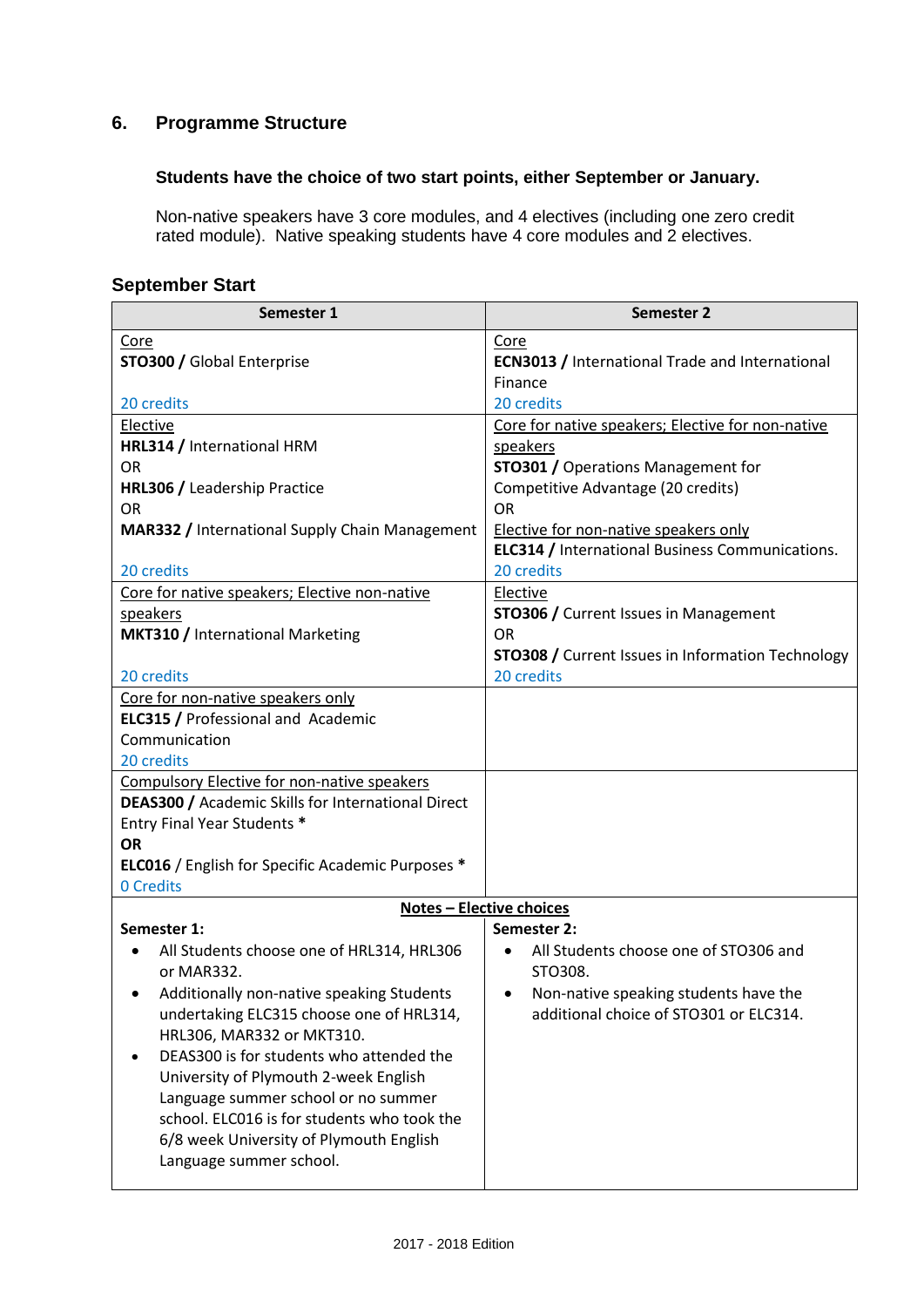## **January start**

| Term 1<br>(Semester 2 20/21)                                                                                                                                                                                                                         | Term <sub>2</sub><br>(Semester 1 21/22)                                                                                                                                                                                            |  |  |  |  |  |  |  |  |  |  |  |
|------------------------------------------------------------------------------------------------------------------------------------------------------------------------------------------------------------------------------------------------------|------------------------------------------------------------------------------------------------------------------------------------------------------------------------------------------------------------------------------------|--|--|--|--|--|--|--|--|--|--|--|
| <b>Native speaking students</b>                                                                                                                                                                                                                      | <b>Native speaking students</b>                                                                                                                                                                                                    |  |  |  |  |  |  |  |  |  |  |  |
| Core<br><b>ECN3013 / International Trade and International</b><br>Finance<br>20 credits<br><b>STO301 / Operations Management for Competitive</b><br>Advantage<br>20 credits<br>Elective<br><b>STO306 / Current Issues in Management</b><br><b>OR</b> | Core:<br><b>STO6002</b> / Responsible Global Enterprise<br>(20 credits)<br>HRL6003 / Human Resource Management in a<br><b>Global Context</b><br>(20 credits)<br>MAR6004 / International Supply Chain<br>Management<br>(20 credits) |  |  |  |  |  |  |  |  |  |  |  |
| <b>STO308 /</b> Current Issues in Information Technology                                                                                                                                                                                             |                                                                                                                                                                                                                                    |  |  |  |  |  |  |  |  |  |  |  |
| 20 credits<br>Non-native speaking students                                                                                                                                                                                                           | <b>Non-native speaking students</b>                                                                                                                                                                                                |  |  |  |  |  |  |  |  |  |  |  |
|                                                                                                                                                                                                                                                      |                                                                                                                                                                                                                                    |  |  |  |  |  |  |  |  |  |  |  |
| <b>Core</b><br><b>ECN3013 / International Trade and International</b><br>Finance<br>20 credits<br>Elective<br><b>STO301 / Operations Management for Competitive</b><br>Advantage                                                                     | Core:<br><b>STO6002</b> / Responsible Global Enterprise<br>(20 credits)<br><b>ELC316 / Professional Business Communication</b><br>(20 credits)<br>Elective:                                                                        |  |  |  |  |  |  |  |  |  |  |  |
| <b>OR</b><br><b>ELC314 / International Business Communications.</b><br>20 credits                                                                                                                                                                    | HRL6003 / Human Resource Management in a<br><b>Global Context</b><br>(20 credits)<br><b>OR</b>                                                                                                                                     |  |  |  |  |  |  |  |  |  |  |  |
| Elective<br><b>STO306 / Current Issues in Management</b><br><b>OR</b><br><b>STO308 /</b> Current Issues in Information Technology<br>20 credits                                                                                                      | MAR6004 / International Supply Chain<br>Management<br>(20 credits)                                                                                                                                                                 |  |  |  |  |  |  |  |  |  |  |  |
| Compulsory Elective for non-native speakers *<br><b>DEAS300J / Academic Skills for International Direct</b><br><b>Entry Final Year Students</b><br>0 credits<br><b>OR</b><br><b>English for Specific Academic Purposes</b>                           |                                                                                                                                                                                                                                    |  |  |  |  |  |  |  |  |  |  |  |

**\*** DEAS300J is for students who attended the University of Plymouth 2-week English Language summer school or no summer school. 'English for Specific Academic Purposes' (not a module) is for students who took the 6/8 week University of Plymouth English Language summer school.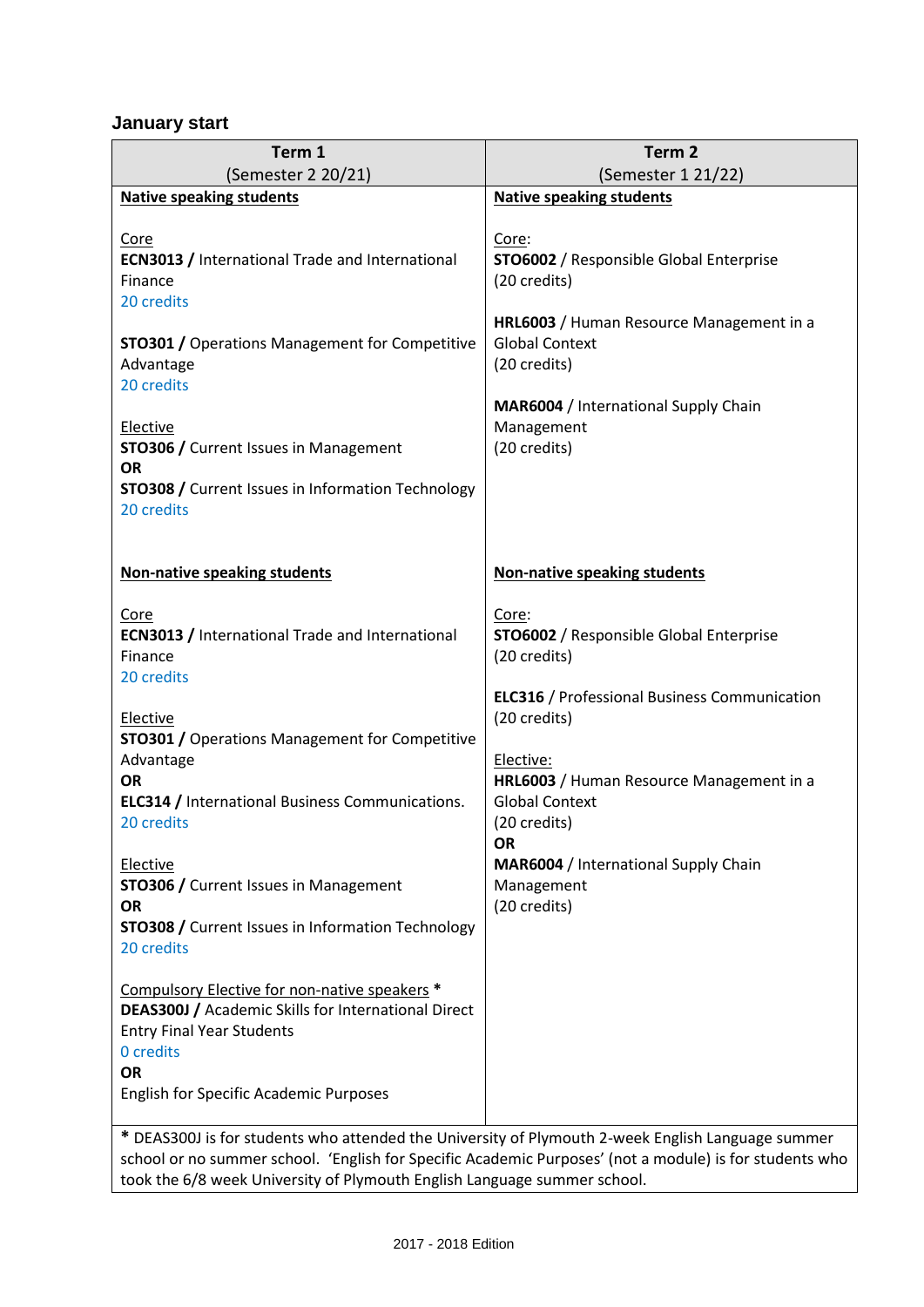## **7. Programme Aims**

- To develop a broad understanding of the complex, diverse and integrated nature of business activity involved in international management. To develop an appreciation of the global marketplace in which businesses operate and the implications of this for business decisions and organisational culture.
- To foster awareness of the various dynamic contextual factors that will influence domestic and international business.
- To promote in-depth knowledge and understanding of the functional disciplines associated with international business and identify their contribution to strategic decisions.
- To provide non-native speaking students with the opportunity to further develop their professional, academic and international business communication skills.
- To provide students with pastoral support, to assist their personal development and adaptation to higher education.

## **8. Programme Intended Learning Outcomes**

## **8.1. Knowledge and understanding**

On successful completion graduates should have developed:

Graduates should have developed the ability to:

- 1) The ability to demonstrate understanding of the holistic nature of business in its broadest sense.
- 2) The ability to use an appropriate theoretical model to explain the elements and integrated nature of the national and international context within which businesses operate.
- 3) The ability to develop knowledge and understanding of the key functional areas.
- 4) The ability to demonstrate understanding of inputs, processes and outcomes of strategic decision making.
- 5) The ability to demonstrate knowledge of communication / information technology used in the workplace.
- 6) The ability to demonstrate knowledge & understanding of the international / multi-national workplace.
- 7) The ability to understand the nature of enterprise and the need for innovation in decision making.
- 8) The ability to appreciate the nature of globalisation and the implications for business.
- 9) The ability to understand the influence of differing cultures on international business.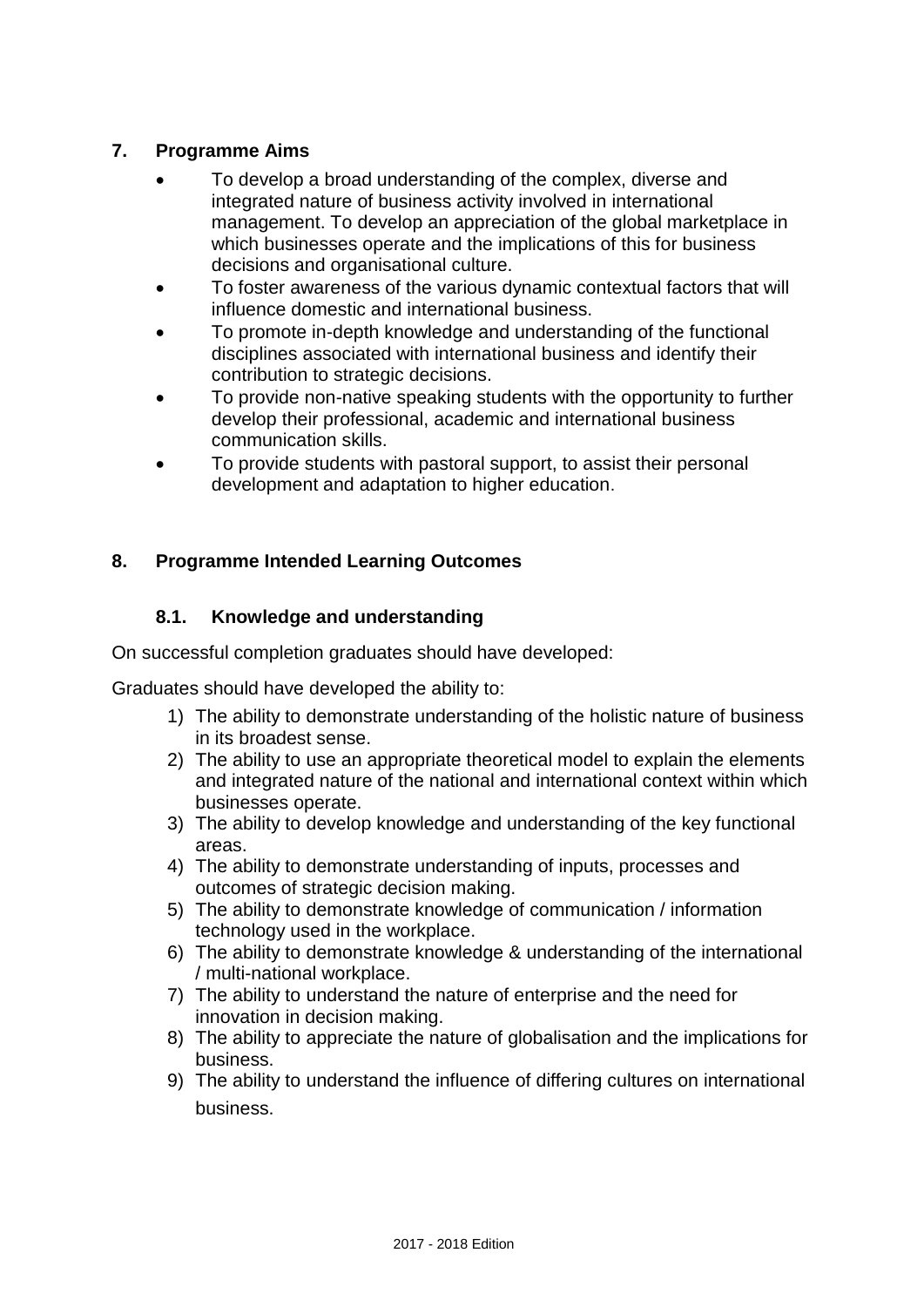## **8.2. Cognitive and intellectual skills**

On successful completion graduates should have developed:

Graduates should have developed:

- 1) The ability to undertake critique of rival frameworks and theories.
- 2) The ability to undertake abstract analysis and synthesis.
- 3) The ability to undertake Intelligent application of appropriate principles in assessing policy or practice.
- 4) The ability to undertake problem solving and research methods

## **8.3. Key and transferable skills**

Graduates should have developed the ability:

- 1) To undertake Literary and Information processing
- 2) Self manage
- 3) Communicate (Oral Written CIT)
- 4) Utilise Numeracy / Quantitative skills
- 5) To utilise Learning Skills (Reflection / Evaluation Synthesis)

## **8.4. Employment related skills**

On successful completion graduates should have developed:

- 1) The ability to exercise initiative and personal responsibility.
- 2) The ability to make decisions in complex and unpredictable contexts.
- 3) The ability to demonstrate the learning ability needed to undertake appropriate further training of a professional or equivalent nature.

#### **8.5. Practical skills**

On successful completion graduates should have developed:

- 1) Computer and Information Management Technology Skills.
- 2) Presentation and oral communication skills
- 3) Written Communication skills.

## **9. Admissions Criteria, including APCL, APEL and Disability Service arrangements**

Applicants should possess a commensurate Level 5 business qualification and satisfy Faculty of Arts, Humanities & Business IELTS requirements.

Degree classification calculations for all students on the programme will be governed by University Regulations for Taught Undergraduate Awards (See Section E https://www.plymouth.ac.uk/uploads/production/document/path/8/8389/Section E A [wards.pdf](https://www.plymouth.ac.uk/uploads/production/document/path/8/8389/Section_E_Awards.pdf) )

## **10. Progression criteria for Final and Intermediate Awards**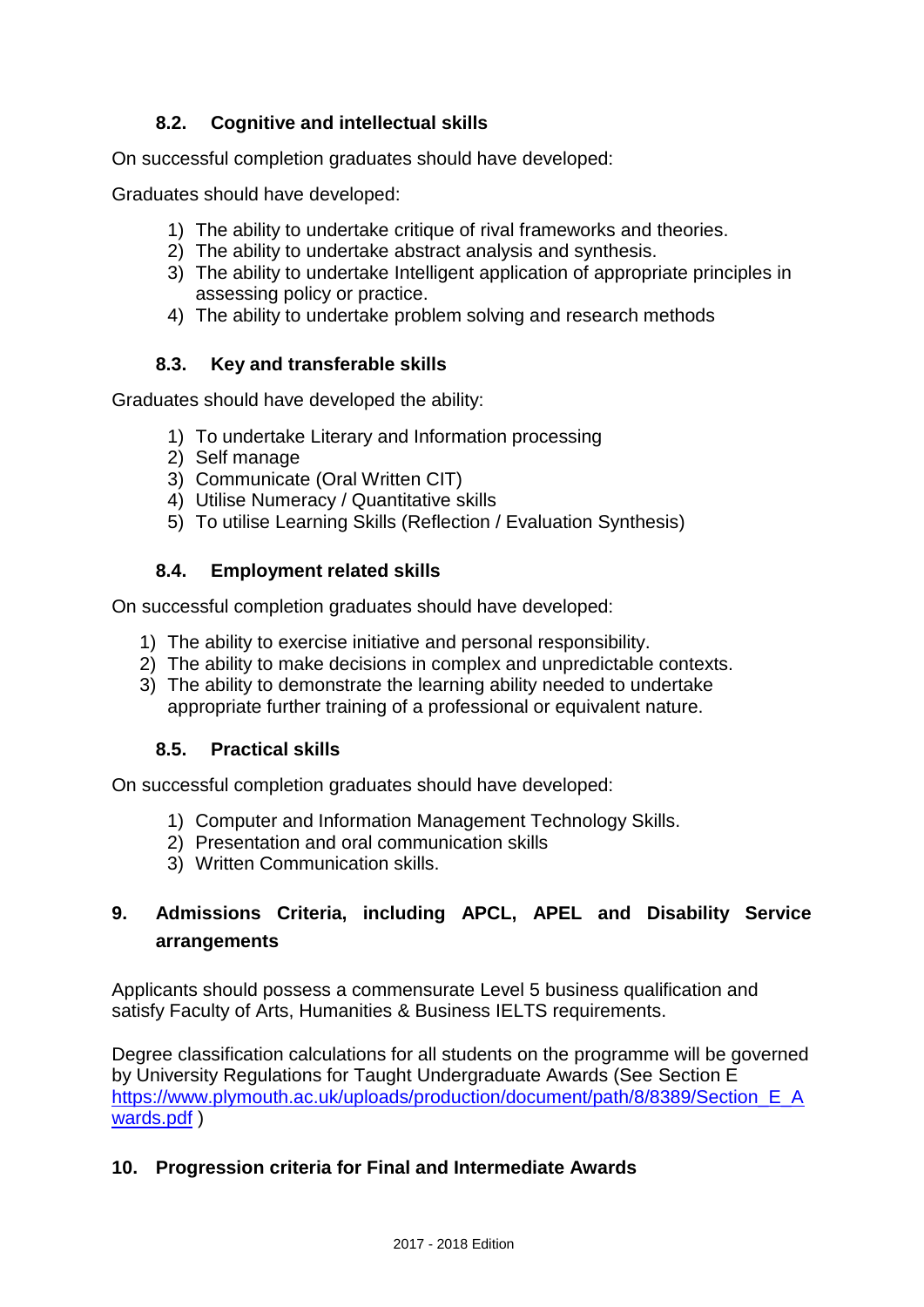N/A

## **11. Non Standard Regulations**

None

## **12. Transitional Arrangements**

N/A

## **Appendices**

**Programme Specification Mapping (UG) – core/elective modules**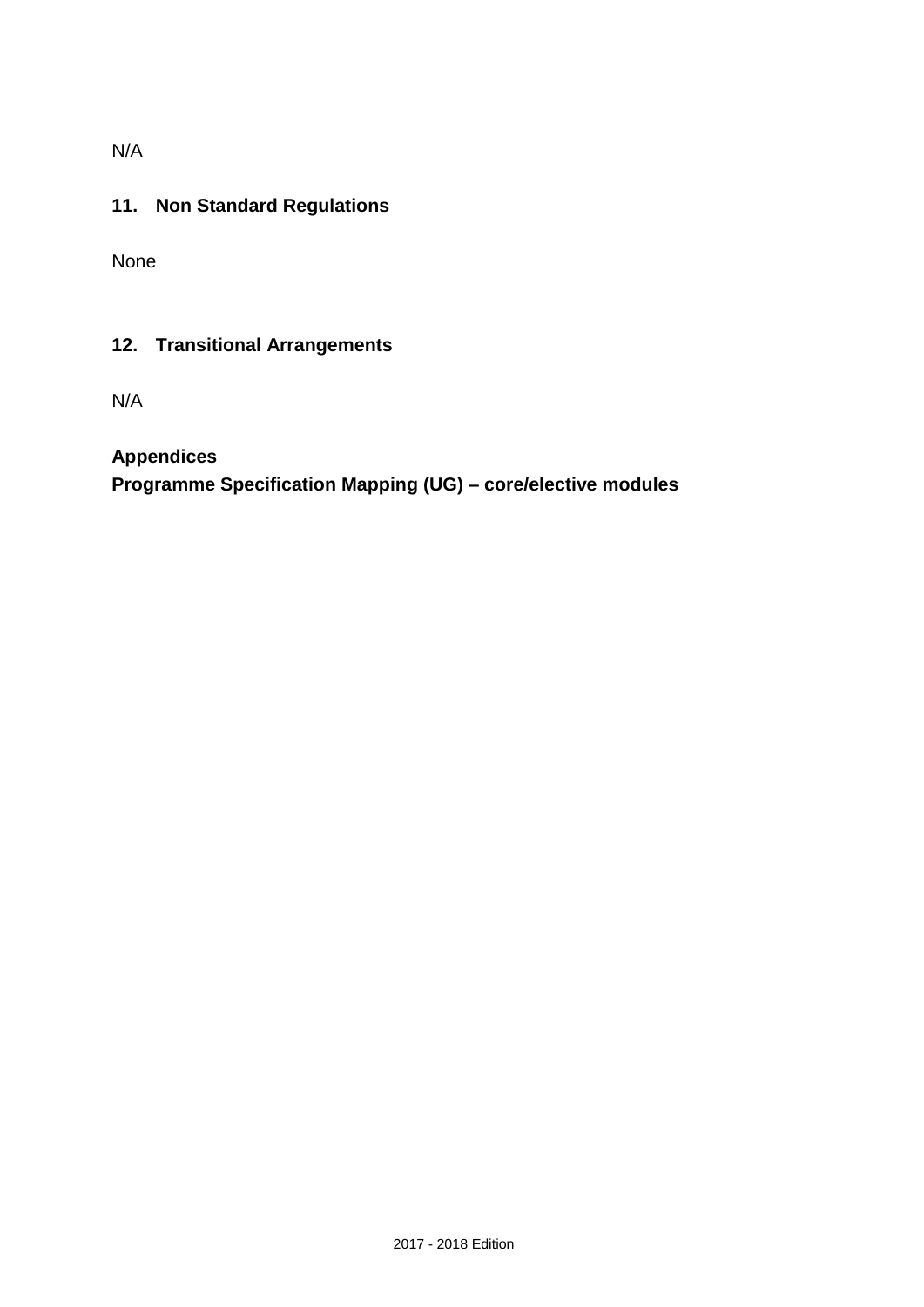**Appendix 1: Programme Specification Mapping (UG): module contribution to the meeting of Award Learning Outcomes CORE MODULES: tick those Award Learning Outcomes the module contributes to through its assessed learning outcomes. Insert rows and columns as required.**

|                                                                                | <b>Core Modules</b> |   |                |                           |   |                           | Knowledge & understanding |                |    | Award Learning Outcomes contributed to (for more information see Section 8) |    | Cognitive &    | intellectual skills |                   | skills         |                |                           | Key & transferable |                |              |              | Employment<br>related skills |   | <b>Practical skills</b>   |                     | Compe<br>nsation<br>Y/N | Assessment<br>Element(s) and<br>weightings<br>[use KIS definition]<br>E1- exam<br>E2 - clinical exam<br>T1-test<br>C1- coursework |
|--------------------------------------------------------------------------------|---------------------|---|----------------|---------------------------|---|---------------------------|---------------------------|----------------|----|-----------------------------------------------------------------------------|----|----------------|---------------------|-------------------|----------------|----------------|---------------------------|--------------------|----------------|--------------|--------------|------------------------------|---|---------------------------|---------------------|-------------------------|-----------------------------------------------------------------------------------------------------------------------------------|
|                                                                                |                     |   | $\overline{2}$ | 3                         | 4 | $5\phantom{.0}$           | 6                         | $\overline{7}$ | 8  | 9                                                                           |    | $\overline{2}$ | 3                   | 4                 | $\overline{A}$ | $\overline{2}$ | 3                         | $\overline{4}$     | $\overline{5}$ | $\mathbf{1}$ | 2            | 3                            |   | $\overline{2}$            | 3                   |                         | $A1 -$ generic<br>assessment<br>P1 - practical                                                                                    |
|                                                                                | <b>ST0300</b>       | X | X              | $\boldsymbol{\mathsf{x}}$ | X | $\boldsymbol{\mathsf{x}}$ | X                         | X              | X. | $\mathsf{x}$                                                                | X  | X              | X                   | $\checkmark$<br>ᄉ | X              | X              | $\boldsymbol{\mathsf{x}}$ |                    | $\overline{X}$ | X            | $\mathsf{x}$ | $\mathsf{X}$                 | X | $\boldsymbol{\mathsf{x}}$ | $\vee$<br>$\lambda$ | Υ                       | E1 70% C1 30%                                                                                                                     |
| Level                                                                          | <b>ECN3013B</b>     |   | X              | X                         |   | X                         |                           |                | X  |                                                                             | x  | X              | X                   | $\lambda$         | X              | X              | X                         | X                  | X              | X            | X.           | X                            | X |                           | $\sf X$             |                         | E1 60% C1 40%                                                                                                                     |
| ග                                                                              |                     |   |                |                           |   |                           |                           |                |    |                                                                             |    |                |                     |                   |                |                |                           |                    |                |              |              |                              |   |                           |                     |                         |                                                                                                                                   |
|                                                                                |                     |   |                |                           |   |                           |                           |                |    |                                                                             |    |                |                     |                   |                |                |                           |                    |                |              |              |                              |   |                           |                     |                         |                                                                                                                                   |
| X<br>X<br><b>Level 6 LOs</b><br>X<br>X<br>X<br>X<br>X<br>$\boldsymbol{X}$<br>X |                     |   |                | X.                        | X | X                         | X                         | X              | X  | X                                                                           | X  | X              | $\mathsf{X}$        | X                 | X              | X              | X                         | X                  |                |              |              |                              |   |                           |                     |                         |                                                                                                                                   |
| <b>Confirmed Award LOs</b>                                                     |                     | X | X              | X                         | X | $\boldsymbol{X}$          | X                         | X              | X  | X                                                                           | X. | X              | X                   | X                 | X              | X              | X                         | X                  | X              | X            | X            | X                            | X | X                         | X                   |                         |                                                                                                                                   |